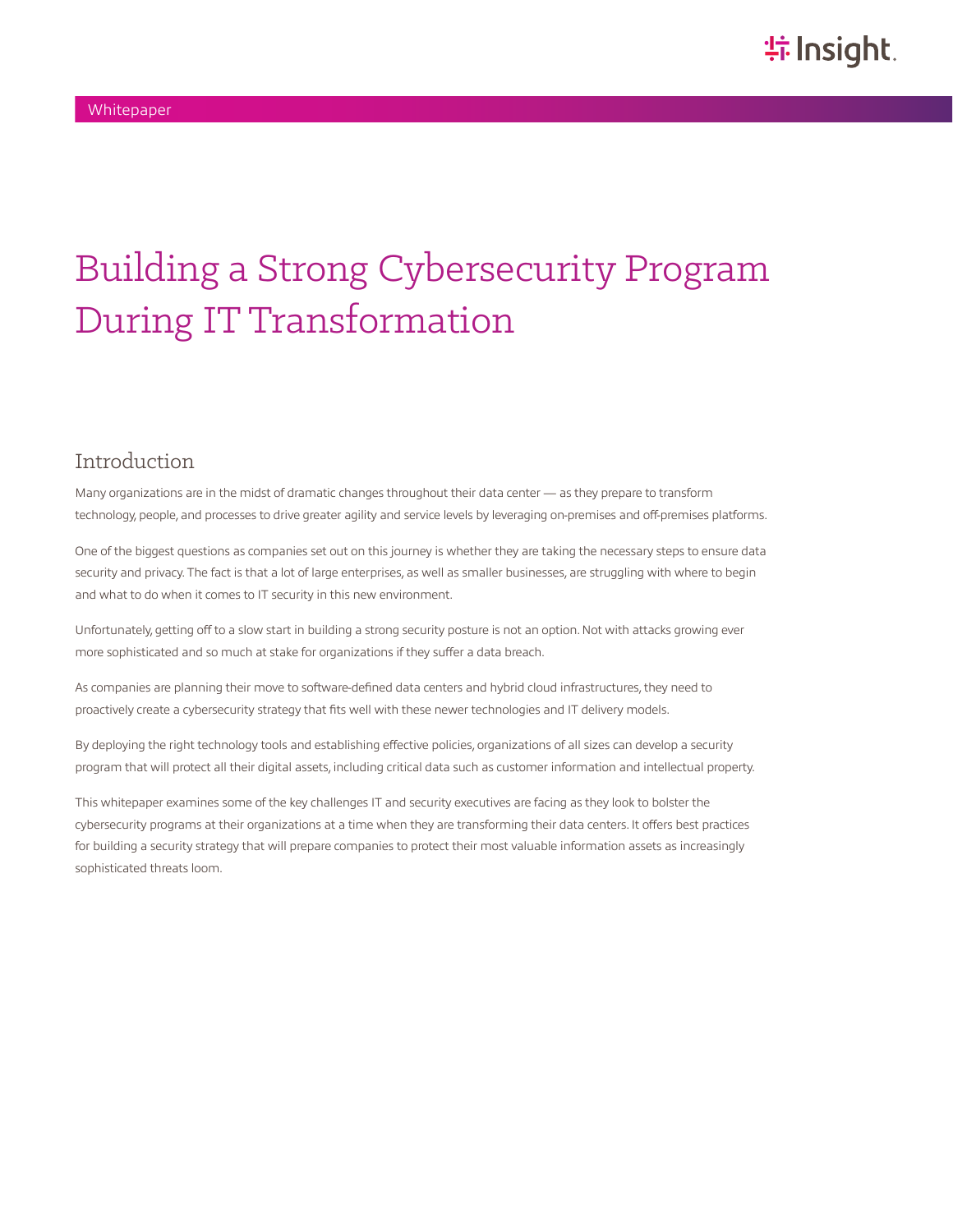## Why cybersecurity is such a struggle

Organizations have long grappled with the difficulties of protecting their data and other IT assets from attacks. Despite heavy investments in technology to secure their networks, data center systems and endpoints, data breaches and other incidents still happen.

Today, the security challenges are greater than ever, with so many organizations making a transition to new data center technologies such as software-defined networks; storage and data centers; hyperconvergence; and all manner of cloud-based services.

Meanwhile, attacks against systems and networks are increasingly more sophisticated and varied, and in many cases, they put companies at financial risk.

For example, in 2016, there were numerous ransomware attacks against companies in a variety of industries. This quickly emerging variant of malware can create havoc for organizations, negatively impacting worker productivity at organizations because users are locked out of their systems until the target company pays a ransom to the attacker.

The number of such attacks worldwide increased sharply through the year, according to multiple industry research reports. Companies of all sizes are being hit with these attacks, and a good number of them choose to pay the ransom.

Other recent trends on the cybersecurity front should be of concern to IT and security executives. One is the ability of distributed denial-of-service (DDoS) attacks to have broad and significant impact. In October 2016, for example, many large and popular internet sites were knocked out of commission after an attack was launched against an infrastructure provider offering managed DNS services. The incident affected users in most of the east coast of the United States as well as data centers in Texas, Washington, and California.

Another development that might present a particularly difficult challenge from a cybersecurity standpoint is the emergence of the Internet of Things (IoT). The prospect of thousands of devices, products, sensors, vehicles, and corporate assets gathering and sharing data via the internet opens up new opportunities for bad actors to hack into systems to steal data or cause disruptions.

Against this backdrop of ongoing and newly emerging security threats and vulnerabilities, many businesses are transforming their data centers to align with their plans to support digital business. They are doing this by deploying technologies such as software-defined networks and data centers and hybrid cloud infrastructures.

Unfortunately, they are also struggling to put in place the right controls for this newly emerging environment. Why is this so difficult for companies large and small and in virtually every industry? There are several key reasons.

It's clear that IT and security executives are facing a daunting array of challenges in building a strong, comprehensive security program for their organizations as they transform their data centers.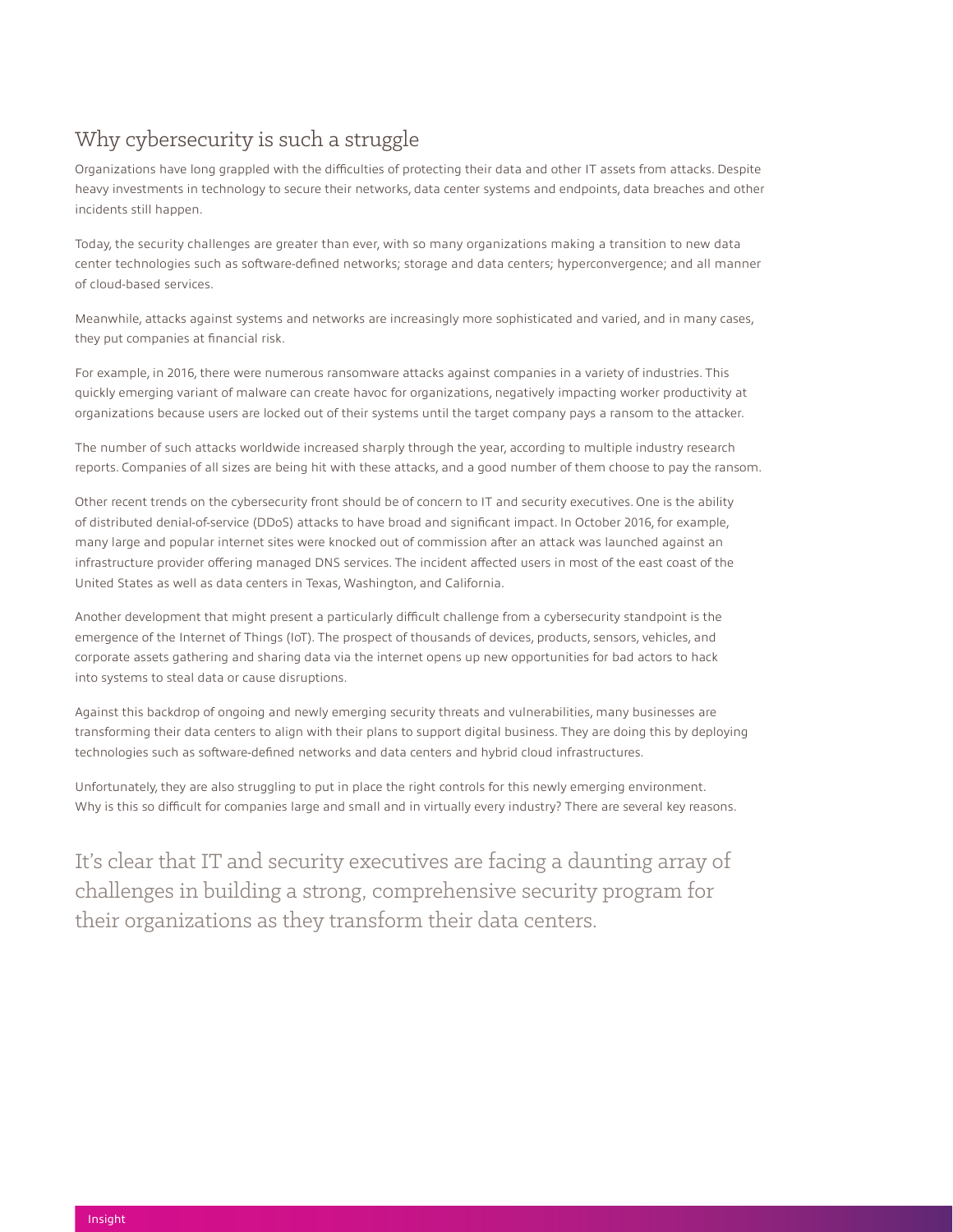## Shadow IT

One factor is that when it comes to cybersecurity and technology governance, IT is no longer in the driver's seat at many organizations. The phenomenon of "shadow IT" has been growing for a number of years, with lines of business and even individual departments or groups creating, deploying, and using systems and services without explicit approval from the central IT organization.

Also referred to as "stealth IT," shadow IT can be a source of innovation and agility for companies, because it can enable business users to more quickly acquire the technology they need to improve processes, better serve customers, add efficiencies, etc.

On the downside, however, shadow IT solutions in many cases are not in alignment with an organization's requirements for security, privacy, documentation, and control. The freedom to deploy innovative new systems and applications can leave organizations open to security threats and vulnerabilities that IT and security executives are not even aware of until an incident occurs.

## Viewing IT as a roadblock

But the issue goes beyond shadow IT. In many cases, CIOs and other IT leaders are receiving less and less support from business leaders, who view IT as a roadblock. What might begin as a modest shadow IT effort can turn into a situation where business leaders do not consult with IT leadership about long-term technology initiatives within a department or division.

This can create significant cybersecurity challenges if business or project leaders have not taken the proper steps to ensure that corporate data is protected against the latest threats. Oftentimes the problem is not discovered until after a technology effort has already been launched.

This leads into another factor that makes security so difficult in today's business environment. Because there is such an emphasis on speed to market for new applications, products, and services, cybersecurity is often treated as an afterthought.

Despite the constant reminders of the need to safeguard data, the rush to move projects to completion in many cases overshadows the need to deal with the security issues inherent in any new rollout. It's not that business leaders and project teams are deliberately neglecting security; it's more a matter of the competitive pressures of being agile taking precedence over prudence.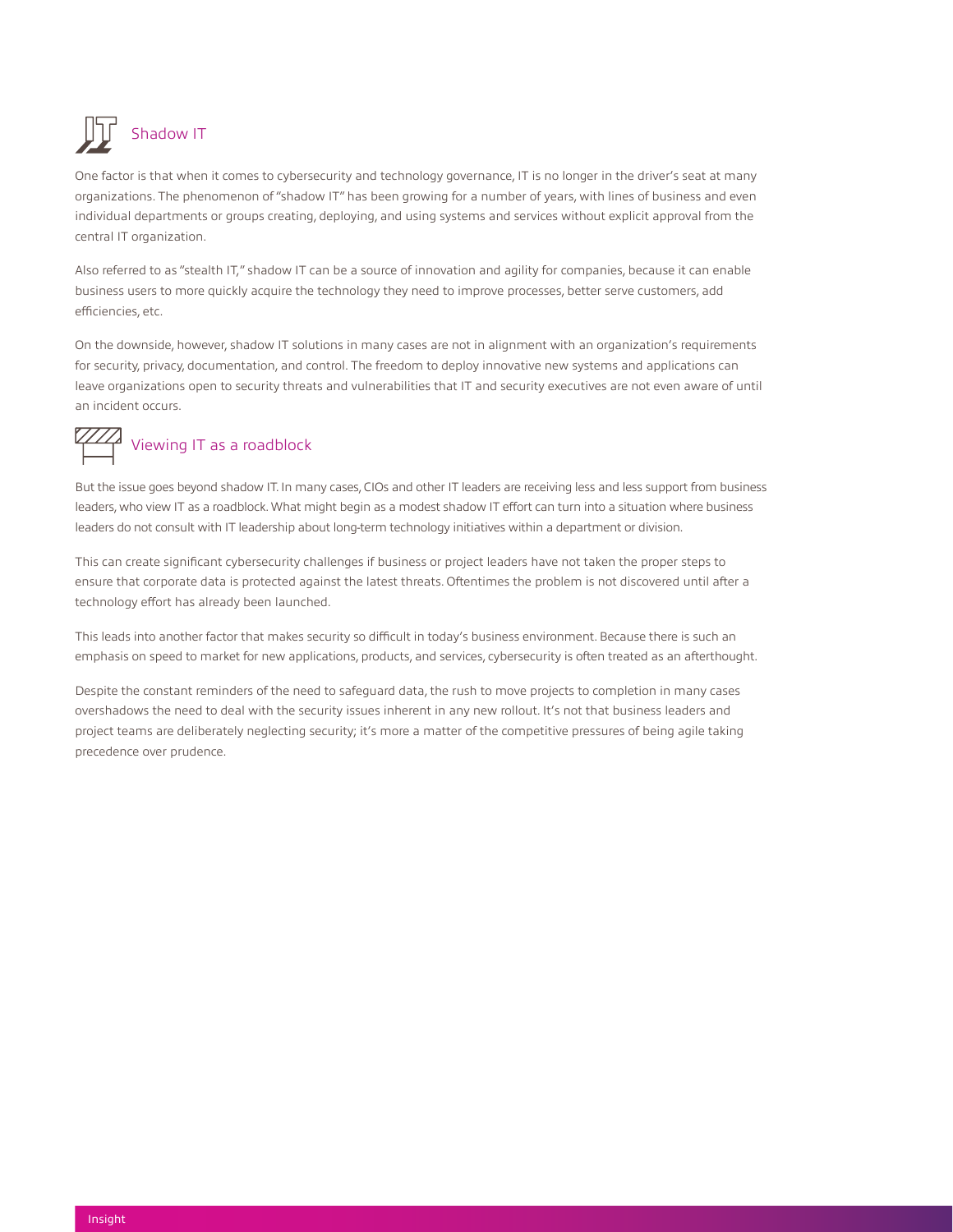# IT risk management

Another factor is that many organizations have not defined the degree of risk they are willing to take with regard to cybersecurity. Businesses typically have a good handle on operational risk. For example, a healthcare organization knows in very definite terms the amount of risk it faces from a clinical perspective.

Companies are also quite adept at managing financial risk. Banks know what cases they have on hand and the general financial health of the business at any given time. Companies as a rule have a good handle on capital and how it's managed.

In contrast, many companies have minimal to no handle on how to manage the risks associated with IT and with cybersecurity specifically. They do not extend their risk management programs into the IT and IT security realms. This partly explains why a fancy new app might quickly be adopted — even among senior executives — because of the functionality it provides, without thought of the inherent risks of moving to a new app.

## $\sqsubseteq \triangle$

#### Cybersecurity education

Finally, cybersecurity has been difficult because technology fixes have been the primary focus, with little or no regard for people and processes. Educating and training employees and developing and enforcing stronger policies have taken a back seat.

This gets back to the problem of companies not integrating cybersecurity into the way they do business, making it a part of the corporate culture.

Today, the security challenges are greater than ever.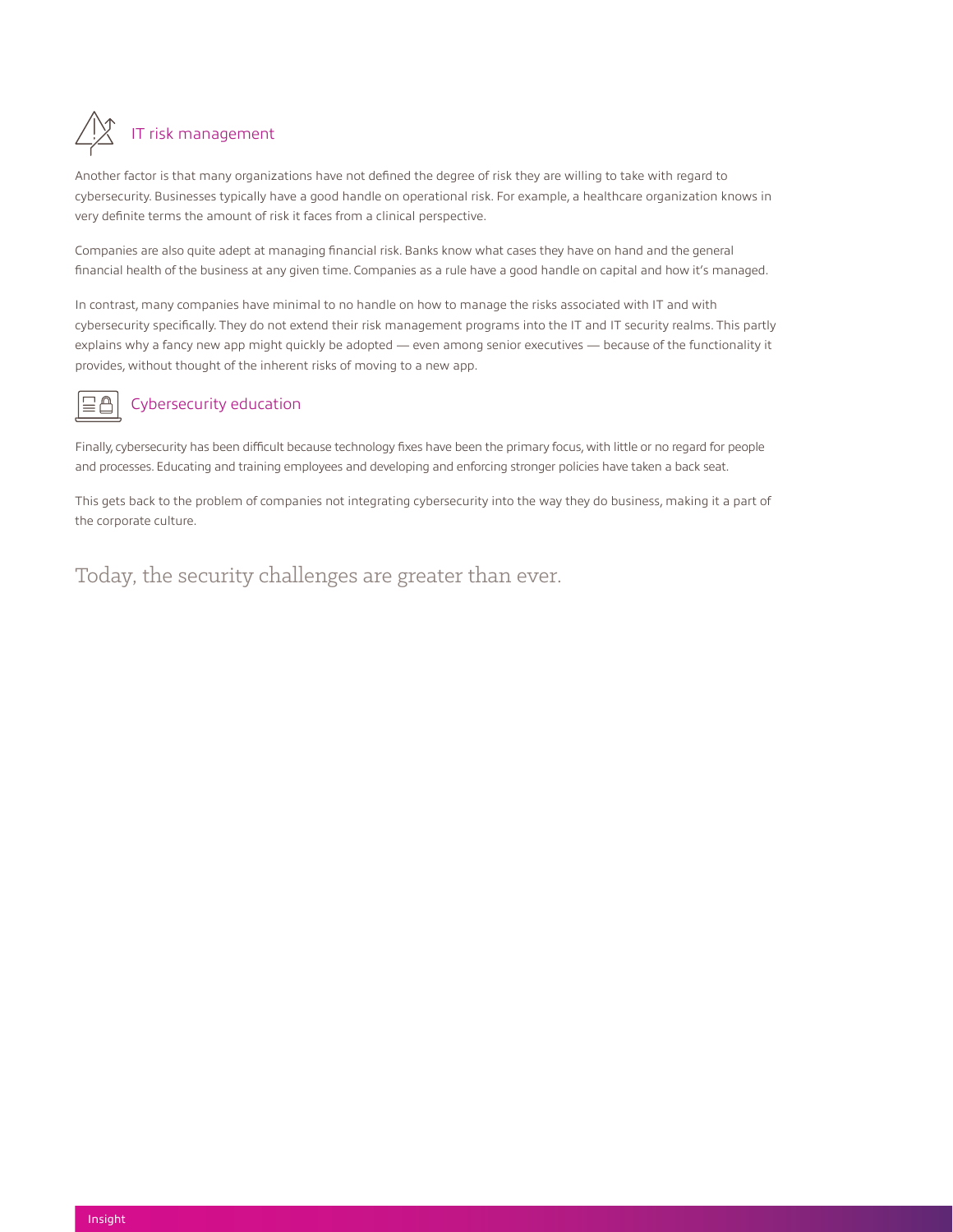### Building a strong security program

It's clear that IT and security executives are facing a daunting array of challenges in building a strong, comprehensive security program for their organizations as they transform their data centers. But the good news is they can effectively address these hurdles, and if they do they can create a stronger cybersecurity program than they can probably even imagine today.

Before beginning this effort, however, executives need to ask three key questions:



How ready is the organization to make a real effort to improve security, with the full support of executive leadership and the board of directors?



Do all the key stakeholders in the organization clearly understand the cybersecurity risks the company is facing, the risk tolerance of the business, and how it might manage those risks?



Is there a clearly defined strategy around IT security, and what are the objectives of this strategy?

The answers to these questions will help determine whether the company is ready to make an earnest attempt to bolster security. Once that has been determined, enterprises can follow several best practices to help ensure success in building a cybersecurity program designed for the digital business. These practices also address the challenges covered earlier.

First, IT and security executives need to "take back" their organizations from a technology management standpoint.

This does not mean the elimination of innovative technology initiatives within departments and groups. Shadow IT has become a fact of life at many enterprises and the genie is out of that bottle. The proliferation of easily attainable cloud services and the popularity of consumer IT products in the workplace has created a culture of technology freedom within many organizations.

What it does mean, however, is that IT and security management need to work closely with business leaders at all levels of the organization. They must become business partners, brokers of a variety of services instead of obstacles to progress.

That includes helping technology users within the organization in making selections about the best possible product and service solutions, and in ensuring that steps are being taken to make wise choices regarding data security.

Technology leaders also need to make clear that policies are in effect at the company for a reason, and that deployments must be in alignment with the organization's requirements for security, privacy, documentation, and control. At the same time, they need to shake the reputation of being roadblocks to innovation.

If IT and security leaders are viewed as colleagues who aim to enable innovation at the organization rather than as obstacles, they are probably more likely to receive cooperation in making the enterprises safer from a cybersecurity standpoint.

## Good cybersecurity practices should be part of the company culture.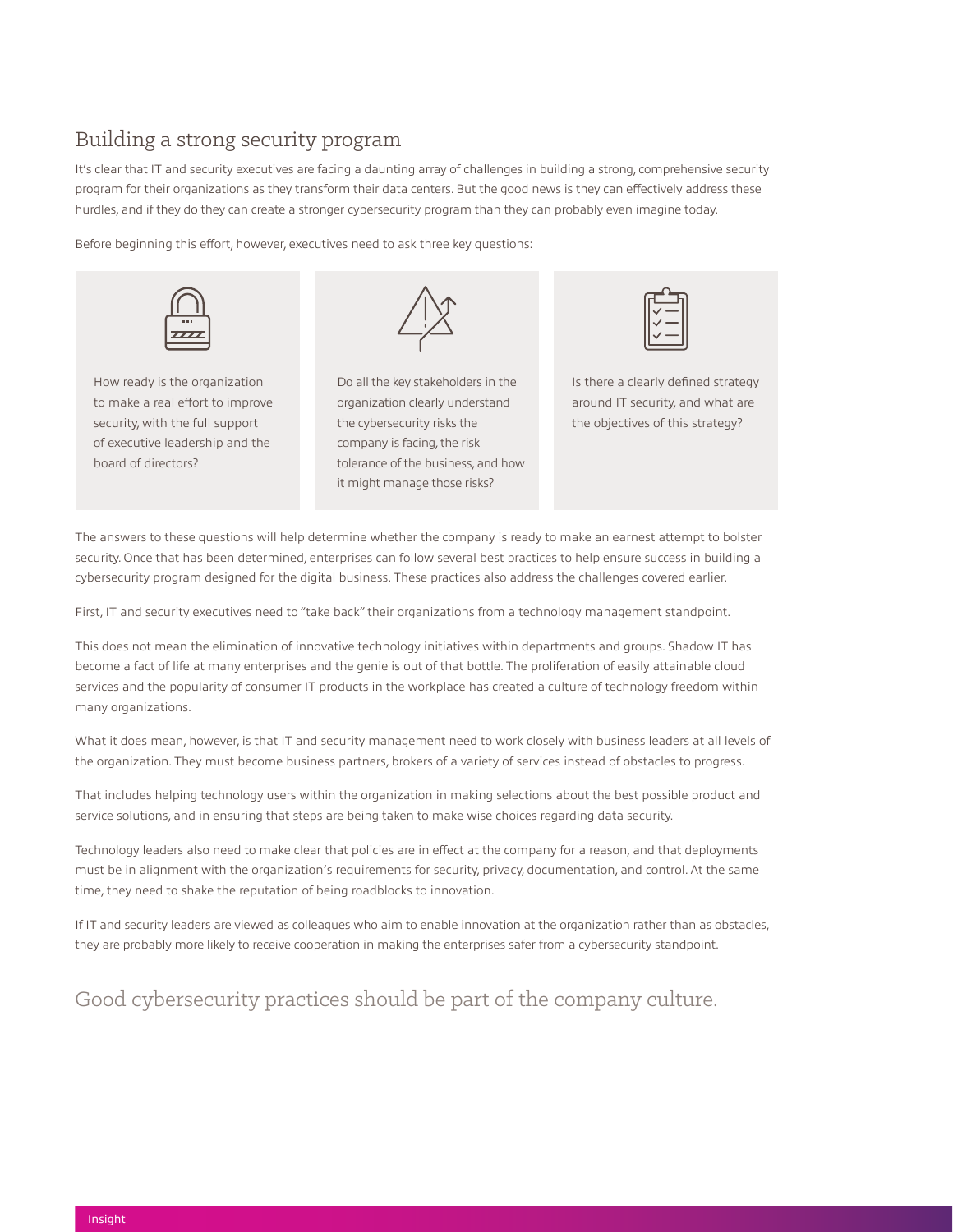To address the challenge of the emphasis on speed to market for new applications, products, and services, IT and cybersecurity executives must find a way to balance marketplace agility with a strong security program. The two do not need to be mutually exclusive.

One thing technology executives can do to get a better handle on this is be part of the early planning cycle with go-tomarket initiatives. The sooner they get involved in the process, the better the likelihood of having strong input. Security and technology leaders must be more agile, just as the business has become more agile.

With regard to risk management, it's up to technology and security leaders at organizations to help define the levels of risk associated with cybersecurity specifically. They need to work with senior-level business executives including the CEO and CFO to build a risk management strategy.

These days it should not be too difficult to get buy-in from the highest levels of the organization in creating risk profiles for IT security. The high-profile hacking attacks and data breaches that have occurred at some of the world's best-known companies in recent years has helped bring cybersecurity to the attention of corporate boards of directors. As a result, all business leaders should understand the value of evaluating and managing security-related risks.

And to address the challenges related to people and processes, IT and security executives need to focus on building strong education programs and security policies that address the newly deployed data center platforms.

The importance of training cannot be overstated. Threats and vulnerabilities are changing all the time, and employees and other end users need to be kept abreast of what steps are needed to keep the organization's data safe.

Executives can't assume that everyone knows how to avoid threats. For example, the recent phenomenon of fake news has created new security threats. Some of these sites are being used as a means of launching phishing attacks against companies and individuals. Workers need to know they should avoid clicking on certain links and sharing these with colleagues.

### The time for IT and security leaders to start enhancing cybersecurity is now.

As research firm Gartner, Inc. stated in a recent report ("Gartner Threat and Vulnerability Management Primer for 2017," Oliver Rochford, Jan. 24, 2017) a knowledgeable workforce is an essential and consistent requirement of IT security planning. The risk-aware employee is better positioned to limit the business's exposure to intrusion while pursuing business objectives through technology. The leadership must make a commitment to awareness itself: To a campaign of security education and sensitivity, led by the security team and reaching every participant in the business. A security awareness program informs employees and partners what they should do to achieve security and what they should not do.

They should also define and document measurable outcomes from awareness activities that focus on building a knowledge base, complying with regulatory requirements, defining a behavioral baseline, and motivating secure behavior, the firm said. And they should review, build consensus and obtain executive buy-in for prioritized, measurable awareness objectives through one-on-one discussions or group workshops with the stakeholders who are ultimately responsible for the risks that the objectives aim to mitigate.

Good cybersecurity practices should be part of the company culture, with the fact made clear that strong security is the responsibility of everyone in the organization — not just the IT and security departments.